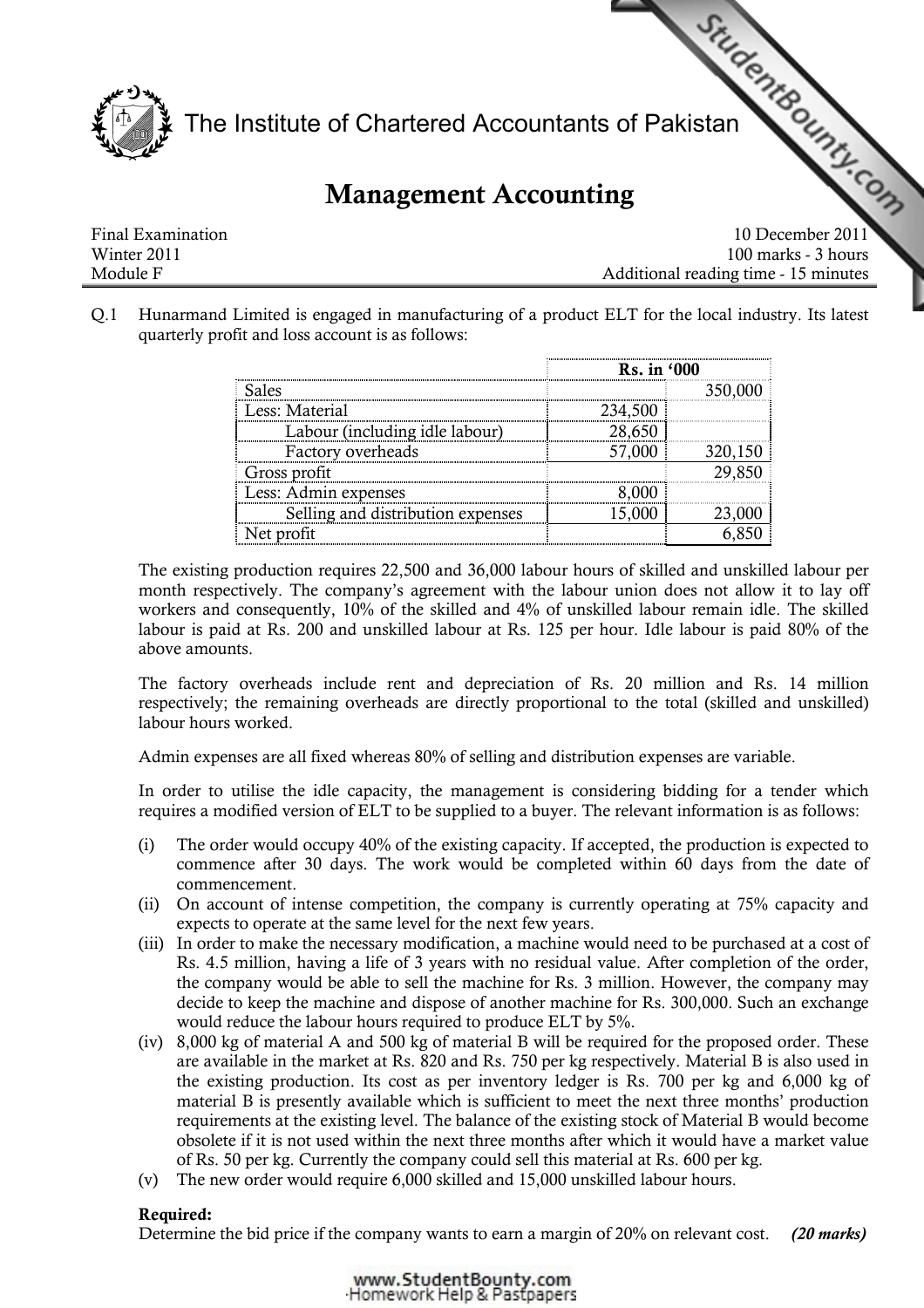- Q.2 Sanatkar Limited (SL) manufactures and sells three products i.e. XA, YA and ZA. The following information relates to the budgeted and actual operations during the month of November 2011.
	- (i) The standard selling price and standards cost per unit of the three products were as follows:

|                                        | <b>Rupees</b>              |         |  |  |  |
|----------------------------------------|----------------------------|---------|--|--|--|
| Selling price                          | 200.000                    | 300,000 |  |  |  |
| Material costs                         |                            | 54,000  |  |  |  |
| Direct labour costs (Rs. 100 per hour) |                            | 100.000 |  |  |  |
| )verheads                              | 125% of direct labour cost |         |  |  |  |

- (ii) At the start of the month, SL increased the salaries by 5% on account of which the management anticipates an 8% increase in efficiency.
- (iii) The budgeted sales of XA, YA and ZA were 60, 28 and 20 units whereas actual sales of the three products were 80, 24 and 30 units respectively.
- (iv) The budgeted and actual operating results for November 2011 are summarized below:

|                                     | <b>Budgeted</b> | t1121         |
|-------------------------------------|-----------------|---------------|
|                                     |                 | <b>Rupees</b> |
| Sales revenue                       | 29,900,000      | 37,425,000    |
| Material costs                      | 15,442,00       |               |
| Labour costs (120,000 labour hours) |                 |               |
| Overheads                           |                 |               |
|                                     |                 |               |

(v) SL launched a promotion campaign for XA in which 35 units were sold at Rs. 180,000 per unit. The remaining units of XA were sold at Rs. 215,000. Sales of YA and ZA were made at standard price.

#### Required:

Calculate the following variances for inclusion in the Management Report:

- (a) Sales volume variance;
- (b) Sales price variance bifurcated into planning and operational components; and
- (c) Labour efficiency variance bifurcated into planning and operational components. (16 marks)
- Q.3 Takneek Company Limited (TCL) has been awarded a contract for supply and installation of technical equipments. The amount of contract is Rs. 140 million plus sales tax. Other terms, conditions and other relevant information are as follows:
	- (i) The customer will provide 25% mobilization advance in January 2012.
	- (ii) Percentage of completion is estimated at 30, 75 and 100 percent by the end of January, February and March 2012 respectively. TCL would raise invoices for the same in subsequent months. The amounts would be received in the month in which the invoices are raised.
	- (iii) All receipts would be subject to withholding tax at 6%.
	- (iv) The running bills would be subject to retention  $\omega$  5% of the value before sales tax. The retention money would be released after 60 days of completion of contract.
	- (v) The mobilization advance would be adjusted proportionately from the running bills.
	- (vi) The equipments required for the contract would be purchased in January 2012 at a cost of Rs. 95 million inclusive of sales tax. The supplier is registered under the Sales Tax Act, 1990 and would provide a credit of 60 days.
	- (vii) TCL would sub-contract the installation and related work to Expert Systems Limited. 30% payment will be made at the commencement of the project and the balance would be paid in the month of March 2012. Installation charges are not subject to sales tax.
	- (viii) Sales tax is paid/claimed subsequent to the month in which the invoice is raised. Any excess input is available to be carried forward for adjustment in the next month.
	- (ix) The sales tax rate is 16%. The projected profit is estimated at 15% of the contract price.

#### Required:

A month-wise cash flow for the project. (14 marks) (14 marks)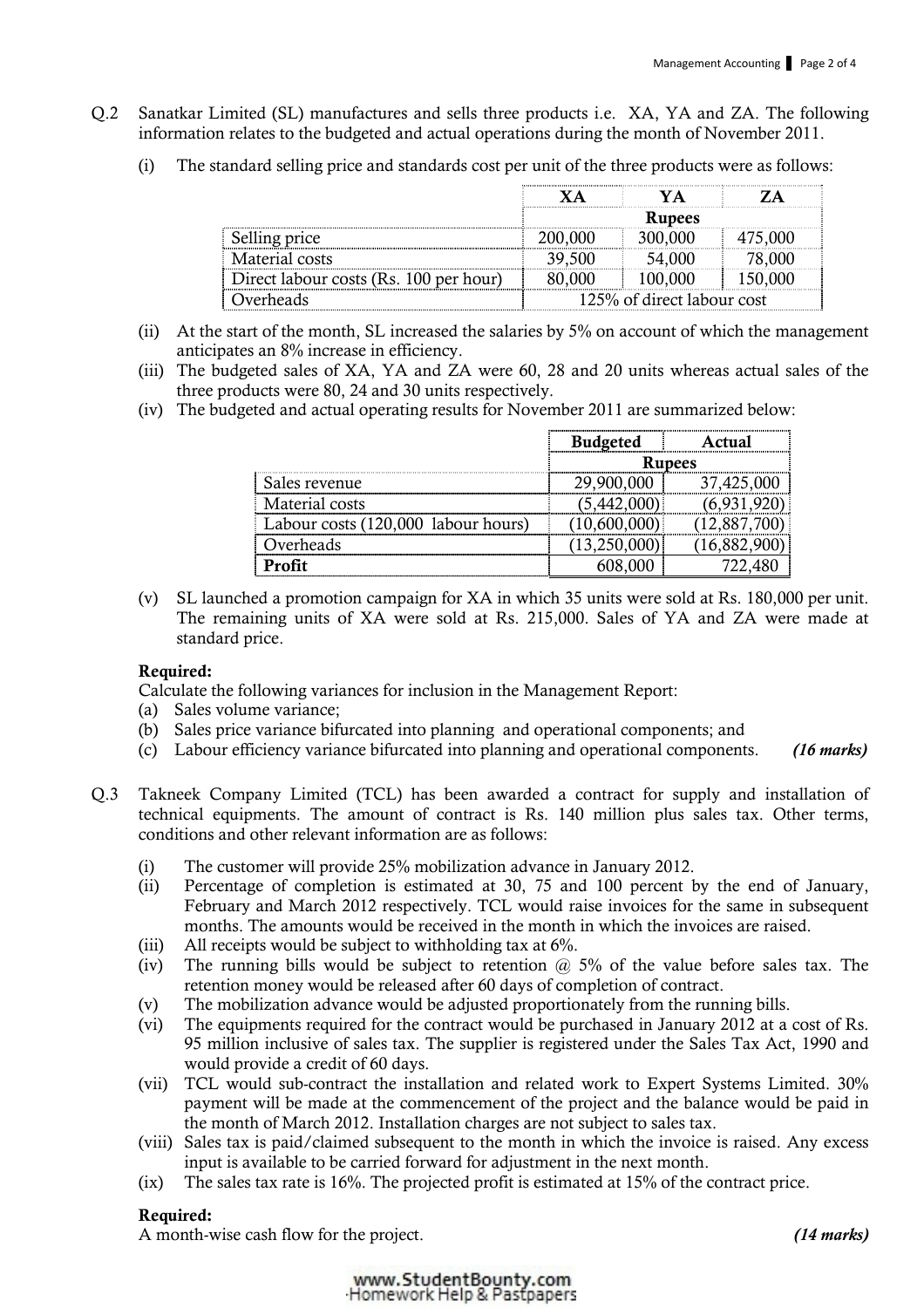Q.4 Sawari Limited manufactures 100cc motorcycles. Due to acute competition in the market, the profitability of the company has been decreasing since the last three years. The management has hired a consultant to suggest measures to improve the profitability. Following is the latest annual profit and loss account of the company:

|                            | Rs. in '000 |           |  |  |
|----------------------------|-------------|-----------|--|--|
| Sales (24,960 units)       |             | 1,560,000 |  |  |
| Material                   | 834,400     |           |  |  |
| Labour                     | 138,600     |           |  |  |
| Warranty costs             |             |           |  |  |
| Factory overheads          | 193,502     |           |  |  |
| Cost of goods manufactured | 1,167,500   |           |  |  |
| Opening inventory          | 126,000     |           |  |  |
| Closing inventory          | (167, 500)  | 1,126,000 |  |  |
| Gross profit               |             |           |  |  |

The consultant has made the following suggestions on the basis of which the cost could be reduced:

- I. Replace the plant and machinery which was purchased 12 years ago at a cost of Rs. 54 million and has a remaining useful life of 6 years. The new machinery with advanced technology is available at a cost of Rs. 200 million with a useful life of 20 years. The change is expected to bring following benefits:
	- Currently, 25 skilled labour hours are required to produce one unit of output. New plant is more automized and will require 12 semi-skilled labour hours and 8 skilled labour hours. Semi skilled labour can be hired at 70% of the cost of skilled labour.
	- The raw material wastage would be reduced from 4% to 2% of input. Furthermore, the improvement in quality will reduce the warranty claims from 1% to 0.4% of the units sold. The average cost of warranty claim will also be reduced from Rs. 4,000 to Rs. 3,500 per claim.

The company follows straight line method for charging depreciation with the residual value of the plant assumed at 10% of cost.

II. Presently, the material is purchased in bulk quantity which is sufficient to produce 14,000 units. The ordering cost is Rs. 45 thousand per order. On account of bulk purchases, the suppliers allow a discount of 1.5% of the purchase value. The company maintains a safety stock of raw material which is sufficient to produce 4,000 units. The annual stock holding cost is 4% of the cost of inventory.

The consultant has recommended the introduction of a Just in Time (JIT) system of stock management which would have the following effects:

- reduction in order size by  $85.71\%$
- safety stock would not be required
- discount would not be available

### Additional Information

- (i) Opening and closing inventory of motorcycles in the above profit and loss account is 2,500 and 3,540 units respectively. Next year the company expects to produce and sell 28,000 units.
- (ii) Fixed overheads amount to Rs. 25 million excluding depreciation.
- (iii) Material prices and labour rates are projected to increase by 8% and 10% respectively. Factory overheads other than ordering and holding costs and depreciation would increase by 10%. However, if the new machine is purchased, the savings in maintenance cost would limit the increase to 7%.

#### Required:

Evaluate the consultant's suggestions and give your recommendations for the next year. (23 marks)